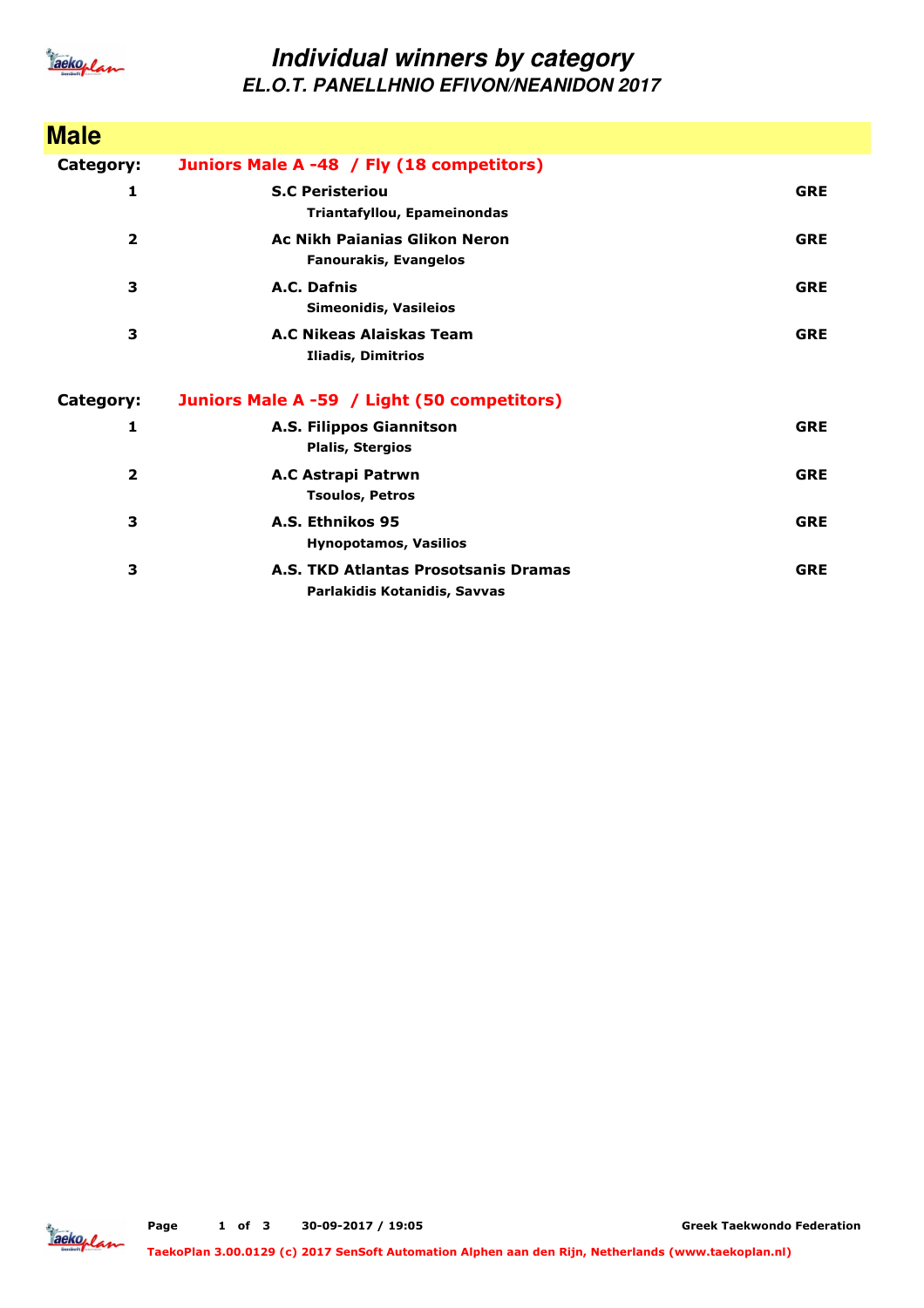

## **Individual winners by category EL.O.T. PANELLHNIO EFIVON/NEANIDON 2017**

| <b>Female</b>           |                                                           |            |
|-------------------------|-----------------------------------------------------------|------------|
| Category:               | Juniors Female A -42 / Fin (3 competitors)                |            |
| 1                       | <b>A.C Atlantas Peristerioy</b><br>Fevga, Maria           | <b>GRE</b> |
| $\overline{2}$          | A.C.Makedoniki Aspida Koufalion<br>Karagianni, Aikaterini | <b>GRE</b> |
| 3                       | <b>A.C Atlantas Peristerioy</b><br>Vasileiou, Zoi         | <b>GRE</b> |
| Category:               | Juniors Female A -44 / Fly (10 competitors)               |            |
| 1                       | Panathlitikos Omilos 'neas Amplianis'<br>Stamelou, Nefeli | <b>GRE</b> |
| $\overline{\mathbf{2}}$ | A.S. Dynami Patrwn<br>Panagiotopoulou, Georgia            | <b>GRE</b> |
| 3                       | A.C. Aiantas Agiou Dimitriou<br>Chanou, Christina         | <b>GRE</b> |
| 3                       | <b>A.S.N.Ionias Attikis</b><br>Koutroumbi, Elissavet      | <b>GRE</b> |
| Category:               | Juniors Female A -46 / Bantam (17 competitors)            |            |
| 1                       | <b>S.C Peristeriou</b><br>Kontou, Marina                  | <b>GRE</b> |
| 2                       | <b>Ac TKD Aigaleo</b><br>Vamva, Stauroula                 | <b>GRE</b> |
| 3                       | A.C. Aiantas Agiou Dimitriou<br>Chanou, Maria             | <b>GRE</b> |
| 3                       | <b>N.Ionias Volou</b><br>Efstathiou, Eleni                | <b>GRE</b> |
| Category:               | Juniors Female A -52 / Light (35 competitors)             |            |
| 1                       | <b>Soat Trikalon</b><br>Paitaridou, Paraskevi             | <b>GRE</b> |
| 2                       | <b>A.S.Dias Ioanninwn</b><br>Stefanou, Katerina           | <b>GRE</b> |
| З                       | A.C. Titanes Ampelokipon<br>Manousakidou, Martha          | <b>GRE</b> |
| 3                       | A.S. Orestis Vasilis Xanthis 2004<br>Tsigkrou, Maria      | <b>GRE</b> |